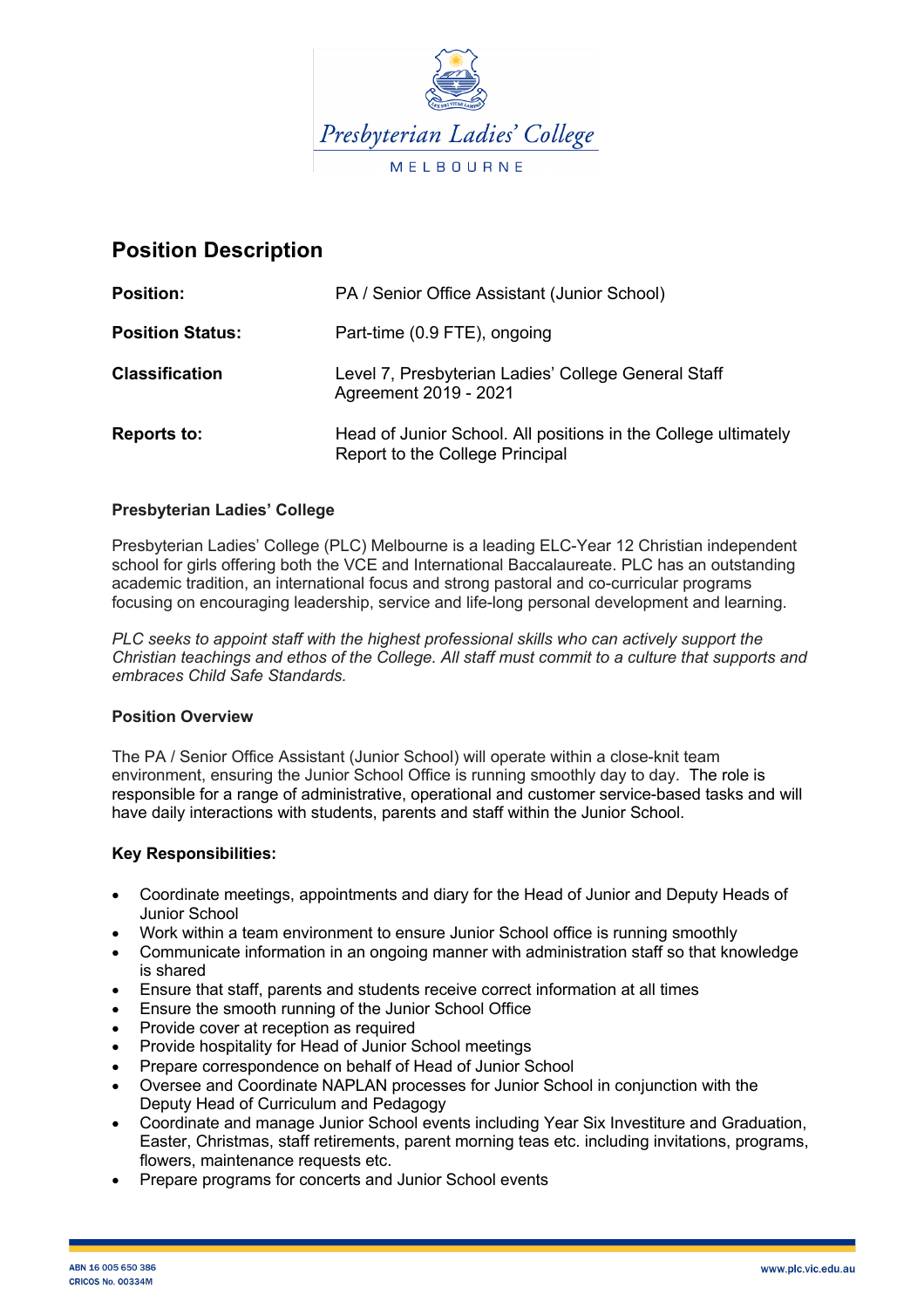- Organise Junior School special presentation assemblies, including the preparation of certificates, lists, invitations, catering, ordering badges & maintaining a register of badges etc
- Oversee and coordinate all extracurricular activities i.e. Dance, Chess, Code Camp etc, including liaising with providers, maintaining attendance lists, receiving and administering return forms and collect all Working With Children Checks and insurance documentation
- Work with Admissions, IT and Head of Junior School to construct and maintain class lists
- Create lists as required class lists/music and maintain updates during the year
- Prepare Junior School Staff Handbook
- Coordinate the Junior School Annual Report in consultation with the Head of Junior School
- Liaise with parent groups, including Friends of Junior School, Class Reps and Junior School Prayer group
- Assist with the electronic marking of student attendance rolls and all duties related to this
- Provide clerical support to Junior School teachers as requested
- Other duties as requested

# **Knowledge, Skills and Experience:**

- Experience in a similar senior administrative position, preferably within Education
- Demonstrated experience using Google docs, Apple Mac and Synergetic applications (advantageous)
- Strong verbal and written skills to ensure effective communication
- Proven experience at multi-tasking and prioritising to meet deadlines
- The ability to contribute to event coordination and planning
- Demonstrated experience of working within a team and using initiative
- A strong work ethic and a positive attitude.

# **Key Attributes:**

- Demonstrate personal integrity and strong work ethics
- Behave in manner that demonstrates a team approach
- Be open to new ideas and opportunities
- Communicate effectively, both in writing and verbally
- Be effective in negotiation skills
- Always be focused on the needs of the College
- Always respectful of others
- Add value to the team and the College
- Look ahead and anticipate new directions
- Manage stressful situations well
- Display sound problem solving and decision-making skills
- Possess the technical skills required to be proficient in the role
- Show critical reflection of own work
- Review performance data to identify areas for improvement
- Challenge and question ideas when searching for the best outcome
- Understand and adjust to change
- Be skilled at planning and operating a piece of work to meet business needs
- Meet deadlines
- Demonstrate organisational skills
- Be fully proficient with internal policies
- Understand operational processes and operates accordingly
- Encourage others to use their skills, knowledge and capabilities

### **Qualifications / Registrations / Certifications:**

- Qualifications in business or office administration and / or relevant demonstrated experience in a similar position
- Working With Children Check (Employee)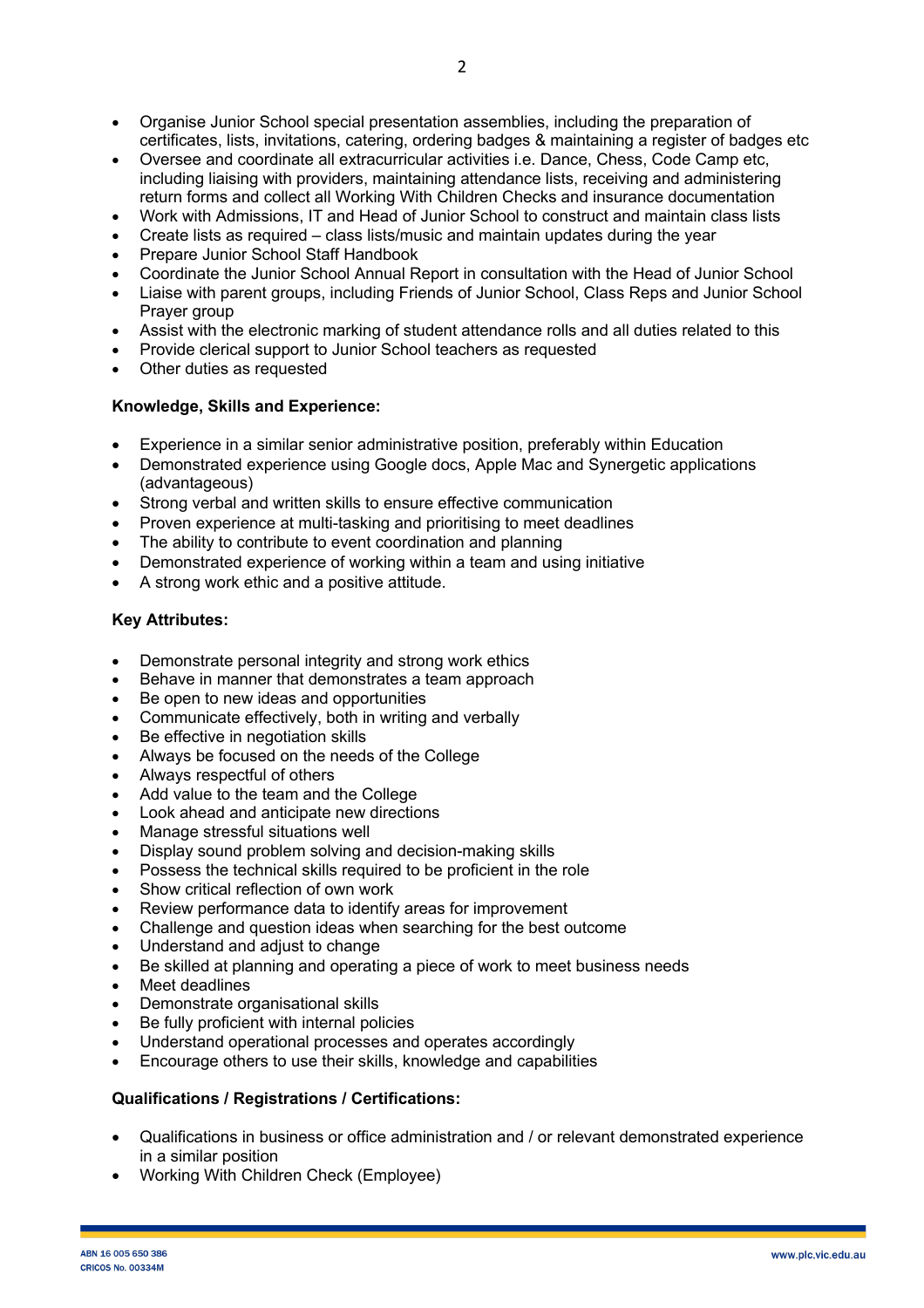# **Key Relationships:**

- Head of Junior School
- Junior School Staff
- College Administration Staff

## **In attending to child safety all staff must:**

- provide a safe and welcoming environment for all PLC students and any young people who visit PLC to engage in PLC approved activities
- promote the safety and wellbeing of children and young people to whom PLC provides services
- ensure that all interactions with students are positive and safe
- provide adequate care and supervision of all students, not only on the campus but whenever students are involved in PLC approved activities
- act as a positive role model at all times for students
- report any suspicions, concerns, allegations or disclosures of alleged abuse to a Child Safety **Officer**
- maintain valid VIT or WWCC (Employee) documentation
- report to the Principal any criminal charges or convictions received during the course of employment or volunteering that may indicate a possible risk to children and young people, including any such charges or convictions prior to employment

# **In attending to Occupational Health and Safety all staff must:**

- participate in OHS related training
- adhere to Presbyterian Ladies' College's OHS policies and procedures
- comply with instructions given for the health and safety of themselves and of others, and adhere to safe work procedures
- actively participate in the development of risk assessment and / or job safety analysis, identifying, assessing and controlling hazards
- report all hazards, injuries, incidents and near misses via Wyse and to the OHS Manager
- assist with workplace inspections
- cooperate with management in its fulfilment of its OHS legislative objectives
- take reasonable care to ensure their own health and safety and that of others, and to abide by their duty of care provided for in the legislation

### **Child Safety Commitment**

All students who attend Presbyterian Ladies' College Melbourne (PLC) have a right to feel and to be safe. The wellbeing and safety of all students in our care is our first priority and we have zero tolerance to child abuse. The protection of students is the responsibility of everyone who is employed at, or is engaged by, PLC in child-connected work. To ensure the safety and best interests of all students, we take into account the needs of those with an Aboriginal or Torres Strait Islander heritage, those from culturally and / or linguistically diverse backgrounds, and those with a disability.

### **Staff Obligation to Child Safety**

All staff at Presbyterian Ladies' College Melbourne (PLC) take an active role, and are well informed of their obligations in relation to Child Safety under Ministerial Order No. 870 *Child Safe Standards.* The PLC Child Safety Commitment is incorporated into the School's employment cycle from recruitment and reference checking, to induction and a commitment to regular Professional Learning. All staff at PLC are required to sign a statement that they have read,